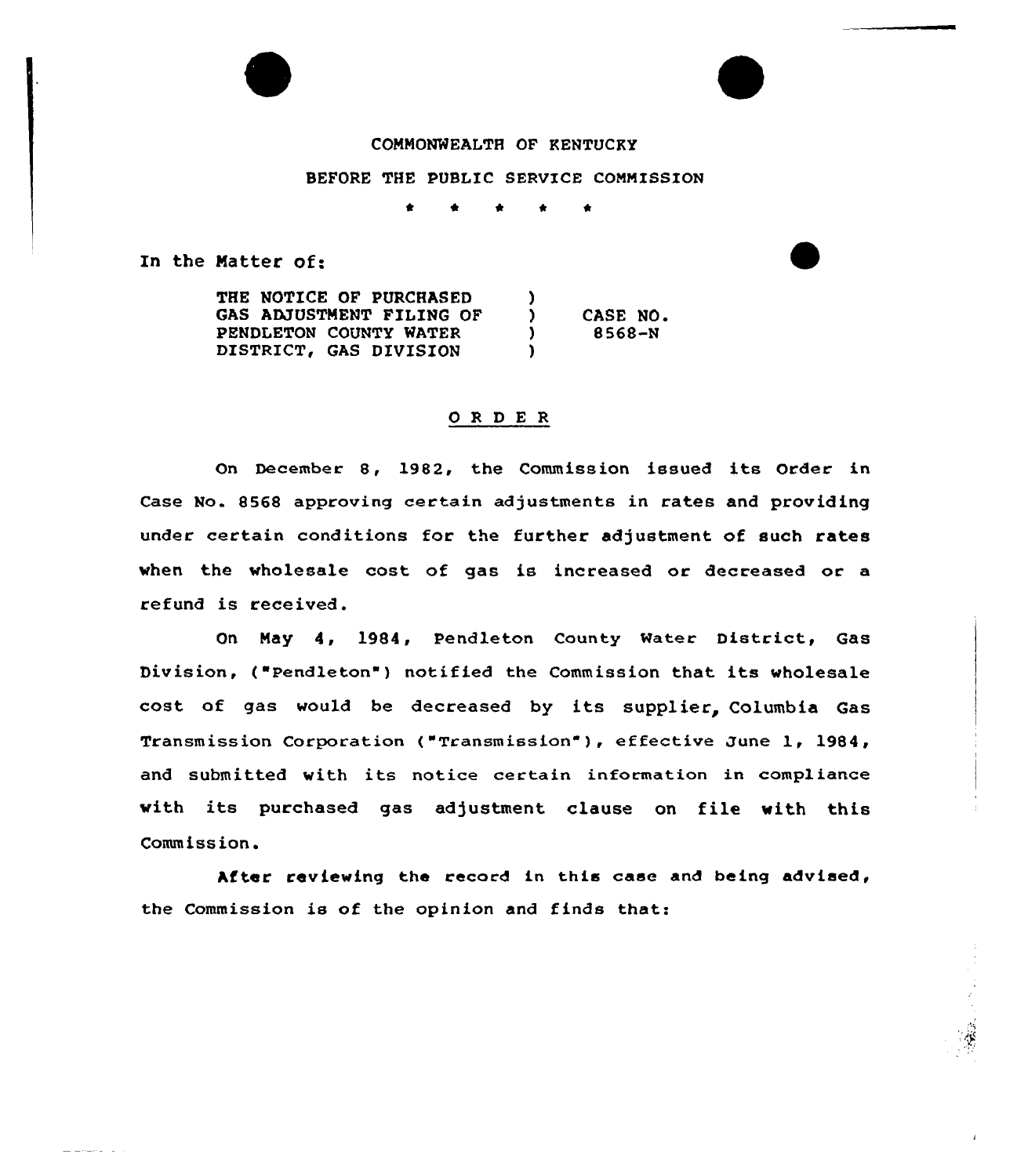(1) Pendleton's notice of May 4, 1984, set out certain revisions in rates which Pendleton proposed to place into effect, said rates being designed to pass on the wholesale decrease in gas cost in the amount of  $$15,243$  or  $8.2$  cents per Dth.

(2) Transmission has filed an application for revised rates to become effective June 1, 1984, with the Federal Energy Regulatory Commission.

(3) Pendleton's adjustment in rates under the purchased gas adjustment provisions approved by the commission in its order in Case No. 8568 dated December 8, 1982, is fair, )ust and reasonable and in the public interest and should be effective with gas supplied on and after June 1, 1984.

IT IS THEREFORE ORDERED that the rates in the Appendix to this Order be and they hereby are authorized effective with gas supplied on and after June 1, 1984.

IT IS FURTHER ORDERED that within 30 days of the date of this Order Pendleton shall file with this Commission its revised tariffs setting out the rates authorized herein.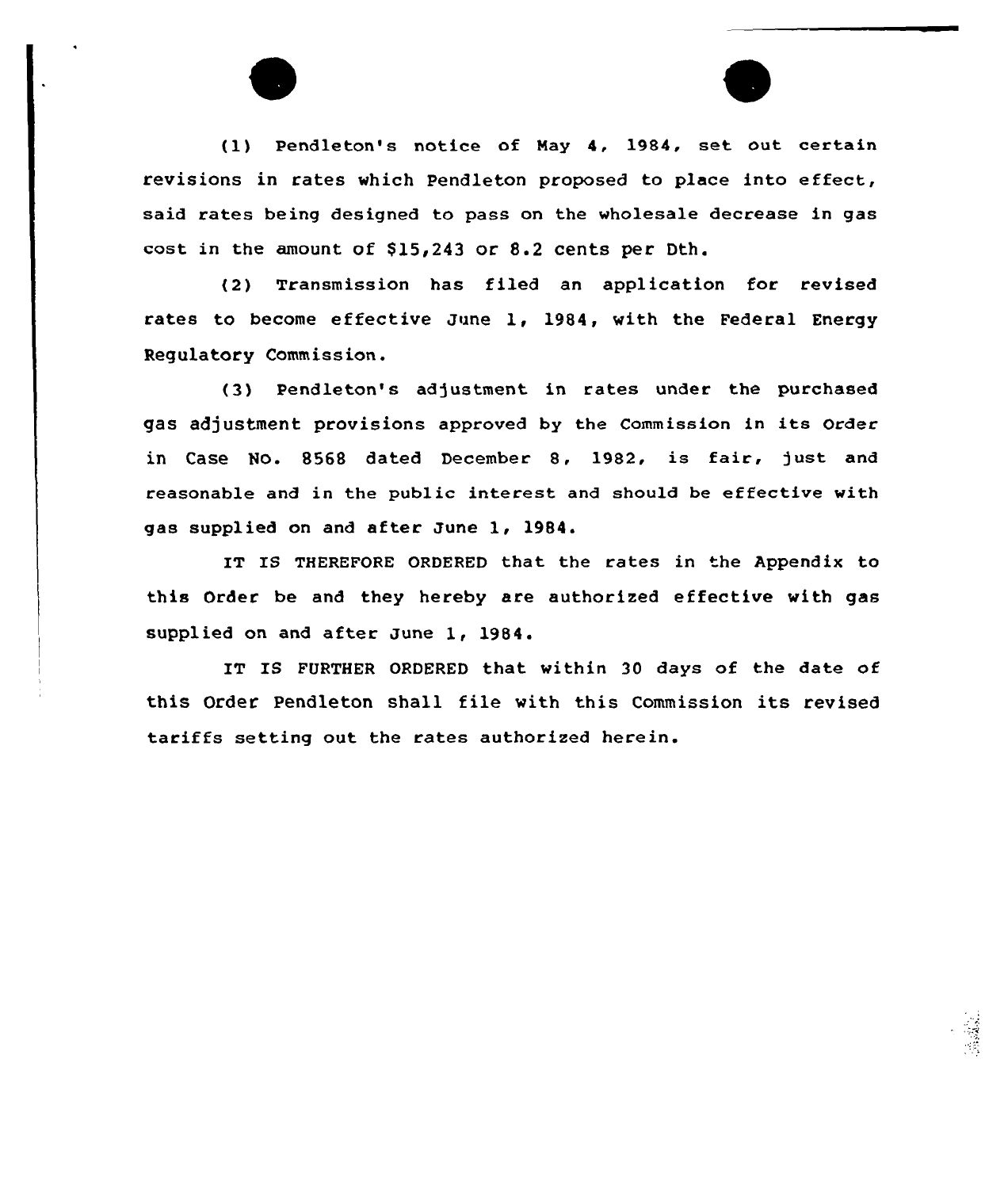



Done at Frankfort, kentucky, this 29th day of Nay, 1984.

PUBLIC SERVICE COMMISSION

Chairman Vice Chairman WAA

Comm 186 ner

ATTEST:

**Secretary**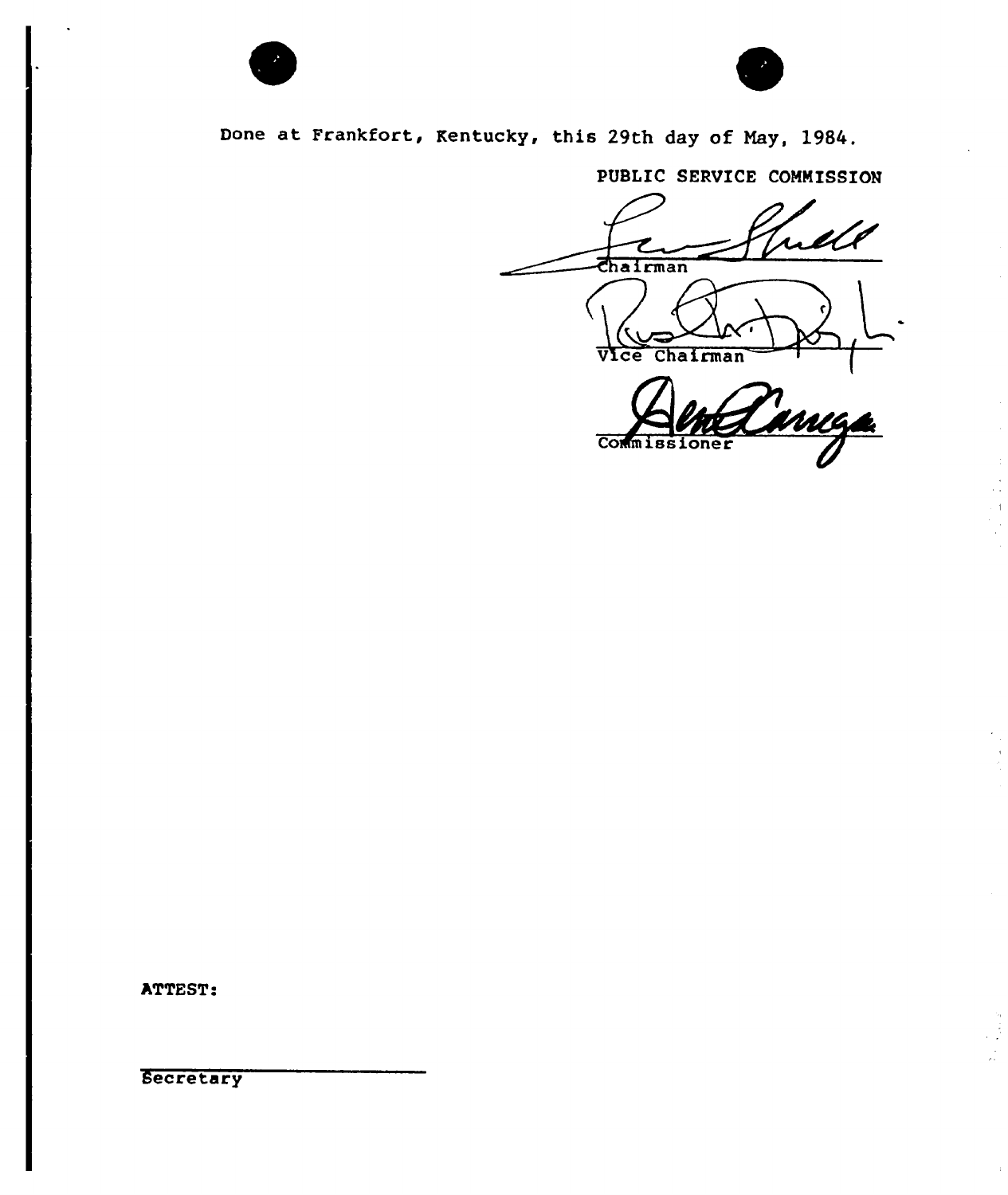

4

### APPENDIX

# APPENDIX TO AN ORDER OF THE PUBLIC SERVICE COMMISSION IN CASE NO. 8568-N DATED 5/29/84

The following rates are prescribed for the customers served by Pendleton County Water District, Gas Division. All other rates and charges not specifically mentioned herein shall remain the same as those in effeet under the authority of the Commission prior to the date of this Order.

| <b>MONTHLY</b><br><b>RATES:</b> | RATES PER UNIT |                  |
|---------------------------------|----------------|------------------|
| Residential:                    |                |                  |
| 0 - 1 Mcf (Minimum Charge)      |                | S6.24 Per Month  |
| $1 - 2$ Mcf                     |                | 5.649 Per Mcf    |
| $2 - 6$ Mcf                     |                | 5.396 Per Mcf    |
| Over 6 Mcf                      |                | 5.346 Per Mcf    |
| Commercial:                     |                |                  |
| 0 - 1 Mcf (Minimum Charge)      |                | \$6.79 Per Month |
| $1 - 20$ Mcf                    |                | 5.346 Per Mcf    |
| $20 - 30$ Mcf                   |                | 5.296 Per Mcf    |
| $30 - 40$ Mcf                   |                | 5.246 Per Mcf    |
| $40 - 50$ Mcf                   |                | 5.196 Per Mcf    |
| Over 50 Mcf                     |                | 5.146 Per Mcf    |
| SMALL INDUSTRIAL:               |                |                  |
| All Mcf                         |                | \$5.105 Per Mcf  |
| SPECIAL CONTRACTS:              |                |                  |
| Interruptible Service:          |                |                  |
| Griffin Industries, Inc.,       |                | \$4.636 Per Mcf  |
| Firm Gas Service:               |                |                  |
| MAGO Construction Co., Inc.,    |                | \$4.849 Per Mcf  |